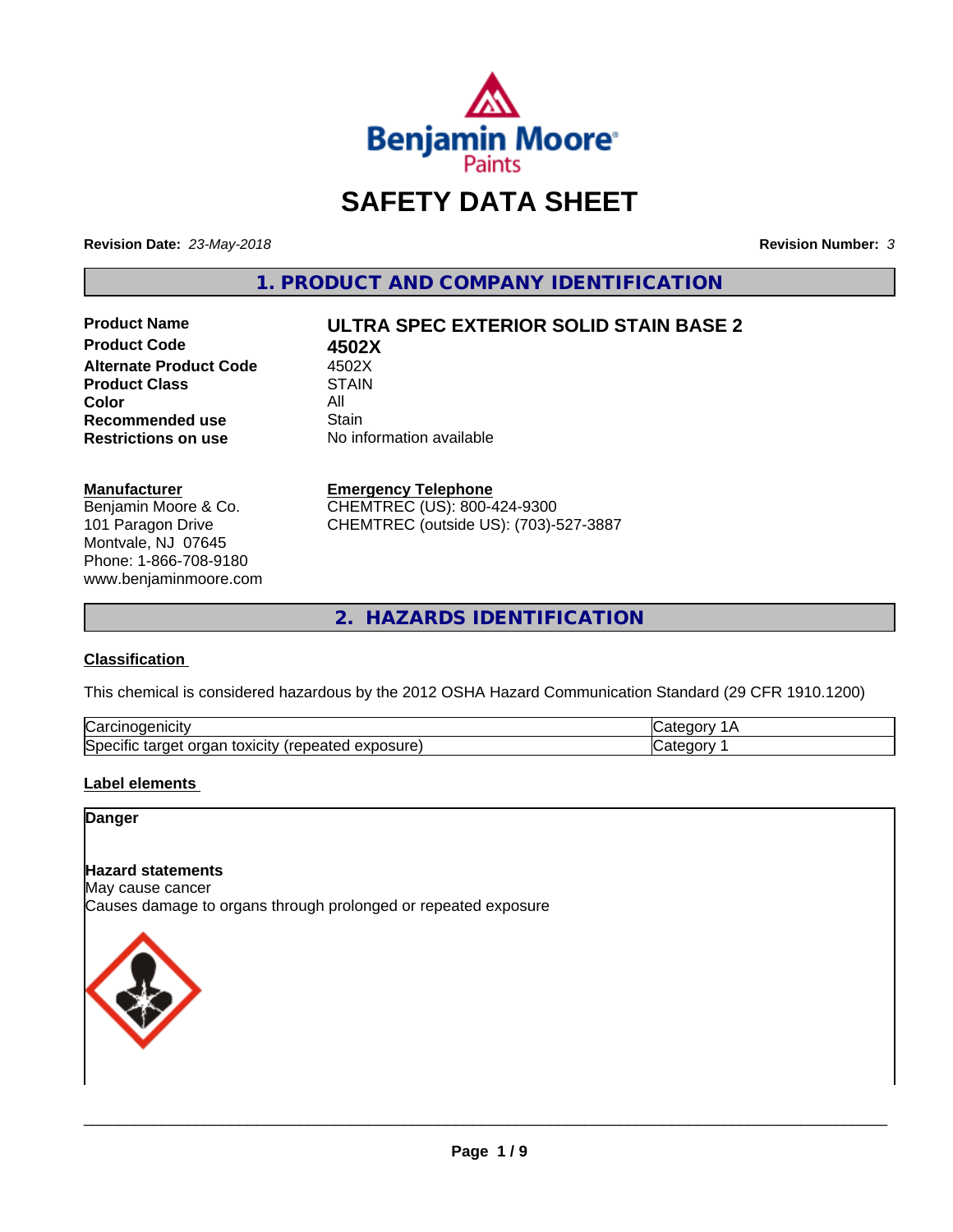**Appearance** liquid **Odor 11** Odor little or no odor

#### **Precautionary Statements - Prevention**

Obtain special instructions before use Do not handle until all safety precautions have been read and understood Use personal protective equipment as required Do not breathe dust/fume/gas/mist/vapors/spray Wash face, hands and any exposed skin thoroughly after handling Do not eat, drink or smoke when using this product

#### **Precautionary Statements - Response**

IF exposed or concerned: Get medical advice/attention

#### **Precautionary Statements - Storage**

Store locked up

#### **Precautionary Statements - Disposal**

Dispose of contents/container to an approved waste disposal plant

#### **Hazards not otherwise classified (HNOC)**

Not applicable

#### **Other information**

No information available

### **3. COMPOSITION INFORMATION ON COMPONENTS**

\_\_\_\_\_\_\_\_\_\_\_\_\_\_\_\_\_\_\_\_\_\_\_\_\_\_\_\_\_\_\_\_\_\_\_\_\_\_\_\_\_\_\_\_\_\_\_\_\_\_\_\_\_\_\_\_\_\_\_\_\_\_\_\_\_\_\_\_\_\_\_\_\_\_\_\_\_\_\_\_\_\_\_\_\_\_\_\_\_\_\_\_\_

| Chemical name                   | <b>CAS No.</b> | Weight-% |
|---------------------------------|----------------|----------|
| Titanium dioxide                | 13463-67-7     | ັບ       |
| Silica, crystalline             | 14808-60-7     |          |
| Zinc oxide                      | 1314-13-2      |          |
| Sodium C14-C16 olefin sulfonate | 68439-57-6     | c.u      |

### **4. FIRST AID MEASURES**

| <b>General Advice</b>                            | No hazards which require special first aid measures.                                                     |
|--------------------------------------------------|----------------------------------------------------------------------------------------------------------|
| <b>Eye Contact</b>                               | Rinse thoroughly with plenty of water for at least 15 minutes and consult a<br>physician.                |
| <b>Skin Contact</b>                              | Wash off immediately with soap and plenty of water while removing all<br>contaminated clothes and shoes. |
| <b>Inhalation</b>                                | Move to fresh air. If symptoms persist, call a physician.                                                |
| Ingestion                                        | Clean mouth with water and afterwards drink plenty of water. Consult a physician<br>if necessary.        |
| <b>Most Important</b><br><b>Symptoms/Effects</b> | None known.                                                                                              |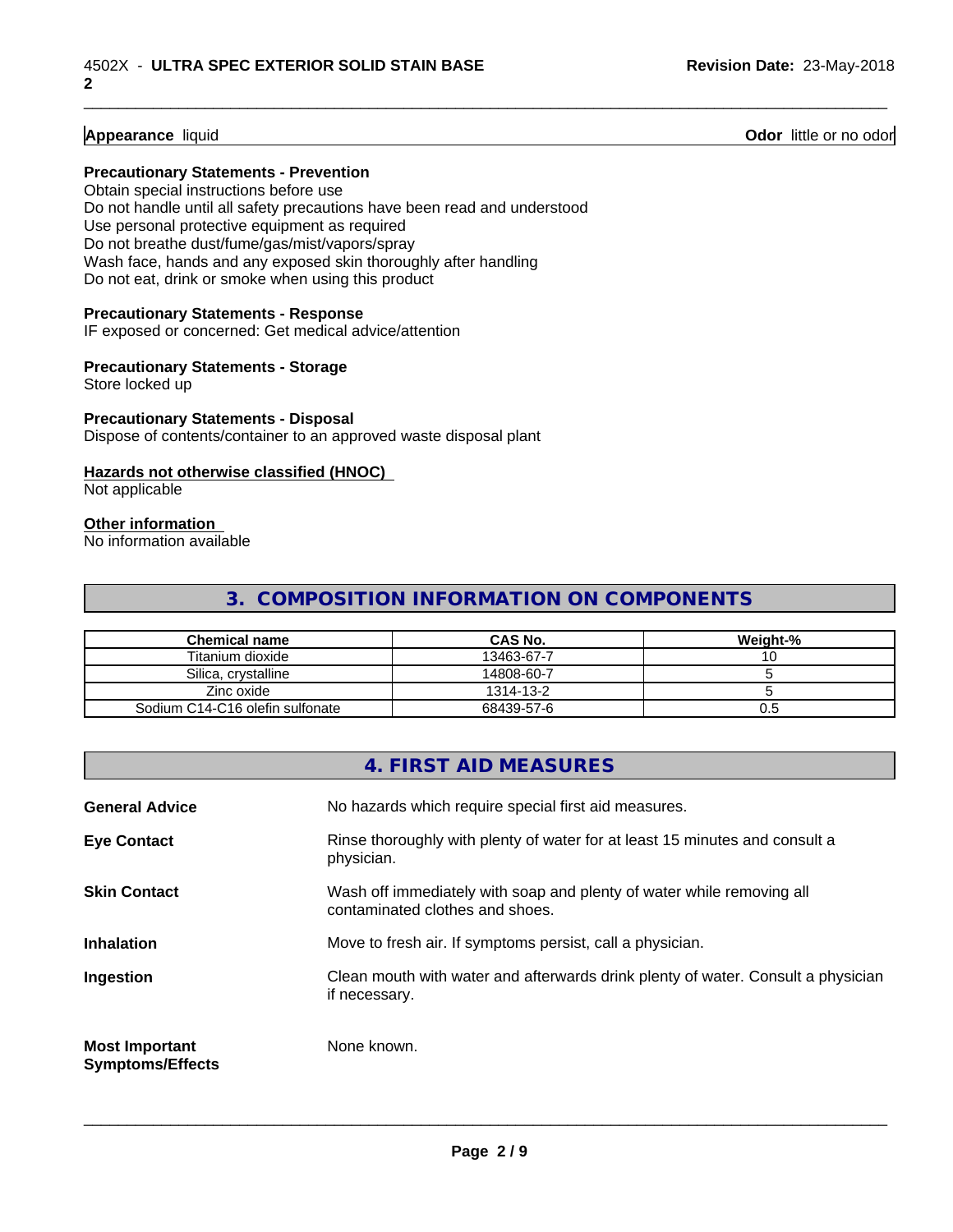| <b>Notes To Physician</b>                                                        | Treat symptomatically. |                                                                                                                                              |                                |  |
|----------------------------------------------------------------------------------|------------------------|----------------------------------------------------------------------------------------------------------------------------------------------|--------------------------------|--|
|                                                                                  |                        | 5. FIRE-FIGHTING MEASURES                                                                                                                    |                                |  |
| <b>Suitable Extinguishing Media</b>                                              |                        | Use extinguishing measures that are appropriate to local<br>circumstances and the surrounding environment.                                   |                                |  |
| <b>Protective Equipment And Precautions For</b><br><b>Firefighters</b>           |                        | As in any fire, wear self-contained breathing apparatus<br>pressure-demand, MSHA/NIOSH (approved or equivalent)<br>and full protective gear. |                                |  |
| <b>Specific Hazards Arising From The Chemical</b>                                |                        | Closed containers may rupture if exposed to fire or<br>extreme heat.                                                                         |                                |  |
| <b>Sensitivity To Mechanical Impact</b>                                          |                        | No                                                                                                                                           |                                |  |
| <b>Sensitivity To Static Discharge</b>                                           |                        | No                                                                                                                                           |                                |  |
| <b>Flash Point Data</b><br>Flash Point (°F)<br>Flash Point (°C)<br><b>Method</b> |                        | Not applicable<br>Not applicable<br>Not applicable                                                                                           |                                |  |
| <b>Flammability Limits In Air</b>                                                |                        |                                                                                                                                              |                                |  |
| Lower flammability limit:<br><b>Upper flammability limit:</b>                    |                        | Not applicable<br>Not applicable                                                                                                             |                                |  |
| Health: 1<br><b>NFPA</b>                                                         | Flammability: 0        | Instability: 0                                                                                                                               | <b>Special: Not Applicable</b> |  |
| <b>NFPA Legend</b><br>0 - Not Hazardous<br>1 - Slightly                          |                        |                                                                                                                                              |                                |  |

- 2 Moderate
- 
- 3 High
- 4 Severe

*The ratings assigned are only suggested ratings, the contractor/employer has ultimate responsibilities for NFPA ratings where this system is used.*

*Additional information regarding the NFPA rating system is available from the National Fire Protection Agency (NFPA) at www.nfpa.org.*

# **6. ACCIDENTAL RELEASE MEASURES**

| <b>Personal Precautions</b>      | Avoid contact with skin, eyes and clothing. Ensure adequate ventilation.                             |
|----------------------------------|------------------------------------------------------------------------------------------------------|
| <b>Other Information</b>         | Prevent further leakage or spillage if safe to do so.                                                |
| <b>Environmental precautions</b> | See Section 12 for additional Ecological Information.                                                |
| <b>Methods for Cleaning Up</b>   | Soak up with inert absorbent material. Sweep up and shovel into suitable<br>containers for disposal. |
|                                  |                                                                                                      |

# **7. HANDLING AND STORAGE**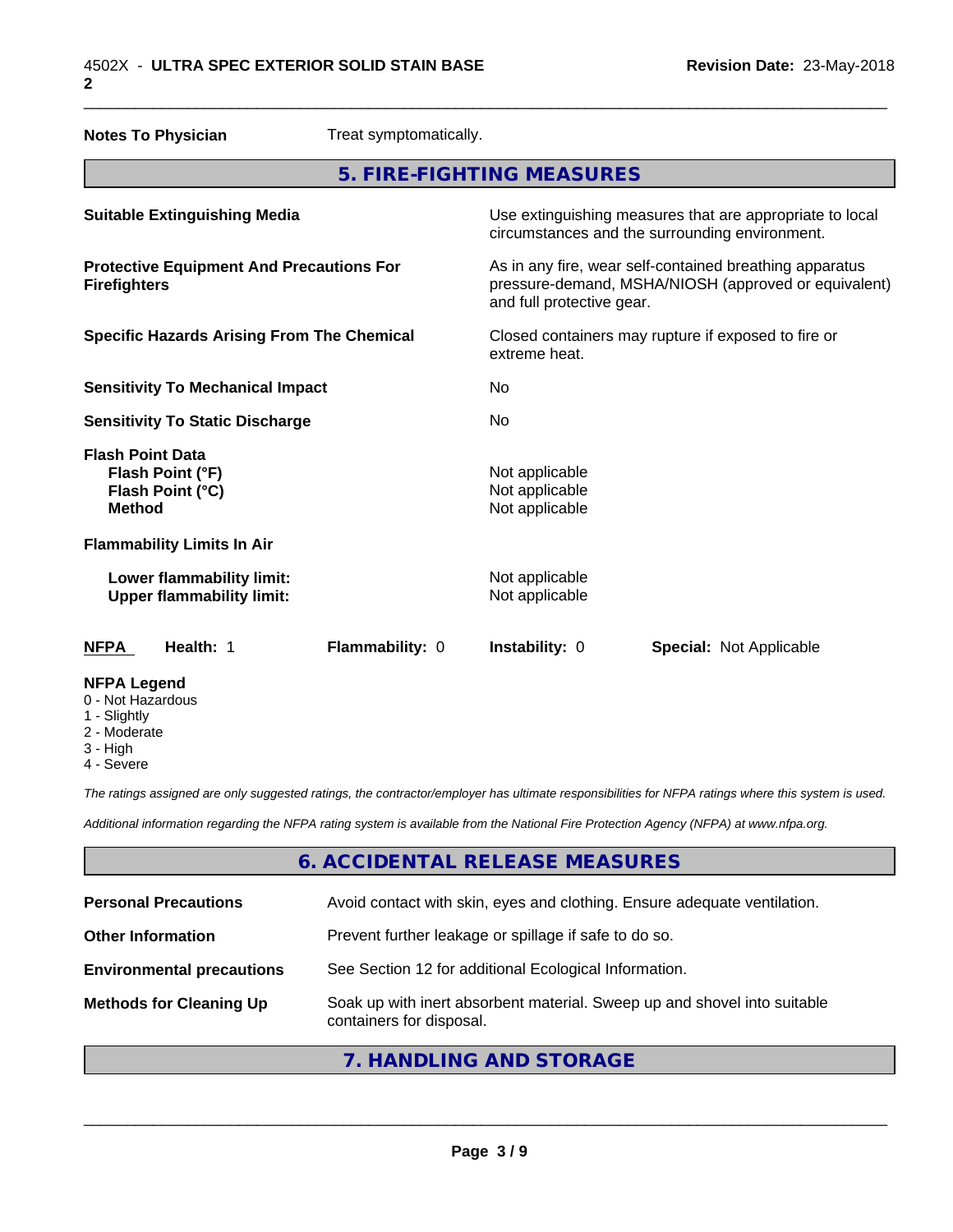| <b>Handling</b>               | Avoid contact with skin, eyes and clothing. Avoid breathing vapors, spray mists or<br>sanding dust. In case of insufficient ventilation, wear suitable respiratory<br>equipment. |
|-------------------------------|----------------------------------------------------------------------------------------------------------------------------------------------------------------------------------|
| <b>Storage</b>                | Keep container tightly closed. Keep out of the reach of children.                                                                                                                |
| <b>Incompatible Materials</b> | No information available                                                                                                                                                         |
|                               |                                                                                                                                                                                  |

# **8. EXPOSURE CONTROLS/PERSONAL PROTECTION**

#### **Exposure Limits**

| <b>Chemical name</b> | <b>ACGIH TLV</b>             | <b>OSHA PEL</b>           |
|----------------------|------------------------------|---------------------------|
| Titanium dioxide     | 10 mg/m <sup>3</sup> - TWA   | 15 mg/m $3$ - TWA         |
| Silica, crystalline  | $0.025 \text{ ma/m}^3$ - TWA |                           |
| Zinc oxide           | 2 mg/m <sup>3</sup> - TWA    | 5 mg/m <sup>3</sup> - TWA |
|                      | 10 mg/m $3$ - STEL           | 15 mg/m $^3$ - TWA        |

#### **Legend**

ACGIH - American Conference of Governmental Industrial Hygienists Exposure Limits OSHA - Occupational Safety & Health Administration Exposure Limits N/E - Not Established

**Engineering Measures** Ensure adequate ventilation, especially in confined areas.

| <b>Personal Protective Equipment</b> |                                                                                                                                     |
|--------------------------------------|-------------------------------------------------------------------------------------------------------------------------------------|
| <b>Eye/Face Protection</b>           | Safety glasses with side-shields.                                                                                                   |
| <b>Skin Protection</b>               | Protective gloves and impervious clothing.                                                                                          |
| <b>Respiratory Protection</b>        | In case of insufficient ventilation wear suitable respiratory equipment.                                                            |
| <b>Hygiene Measures</b>              | Avoid contact with skin, eyes and clothing. Remove and wash contaminated<br>clothing before re-use. Wash thoroughly after handling. |

#### **9. PHYSICAL AND CHEMICAL PROPERTIES**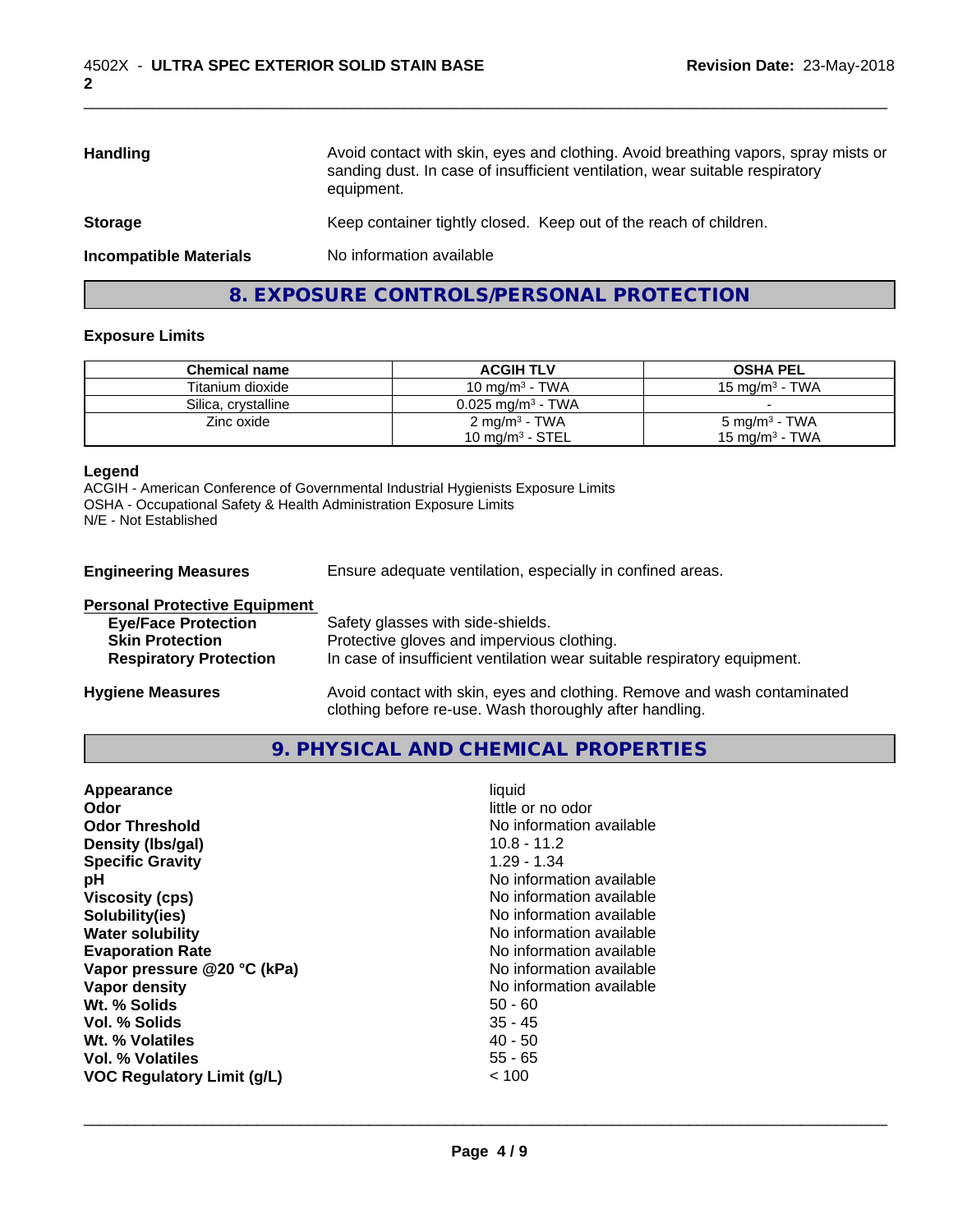**Boiling Point (°F)** 212 **Boiling Point (°C)** 100<br>**Freezing Point (°F)** 32 **Freezing Point (°F)** 32 **Freezing Point (°C)** 0 **Flash Point (°F)**<br> **Flash Point (°C)**<br> **Flash Point (°C)**<br> **Point (°C)**<br> **Point (°C)**<br> **Point (°C)**<br> **Point (°C)**<br> **Point (°C) Flash Point (°C) Method**<br> **Flammability (solid, gas)**<br> **Example 2018** Not applicable **Flammability (solid, gas)** Not applicable Not applicable<br>
Upper flammability limit: Not applicable **Upper flammability limit:**<br> **Lower flammability limit:**<br>
Not applicable<br>
Not applicable **Lower flammability limit:**<br> **Autoignition Temperature (°F)**<br>
Mo information available **Autoignition Temperature (°F) Autoignition Temperature (°C)** No information available **Decomposition Temperature (°F)**<br> **Decomposition Temperature (°C)** No information available<br>
No information available **Decomposition Temperature (°C)**<br>Partition coefficient

**No information available** 

\_\_\_\_\_\_\_\_\_\_\_\_\_\_\_\_\_\_\_\_\_\_\_\_\_\_\_\_\_\_\_\_\_\_\_\_\_\_\_\_\_\_\_\_\_\_\_\_\_\_\_\_\_\_\_\_\_\_\_\_\_\_\_\_\_\_\_\_\_\_\_\_\_\_\_\_\_\_\_\_\_\_\_\_\_\_\_\_\_\_\_\_\_

# **10. STABILITY AND REACTIVITY**

**Reactivity** Not Applicable **Chemical Stability** Stable under normal conditions. **Conditions to avoid Prevent from freezing. Incompatible Materials No materials** No materials to be especially mentioned. **Hazardous Decomposition Products** None under normal use. **Possibility of hazardous reactions** None under normal conditions of use.

# **11. TOXICOLOGICAL INFORMATION**

| <b>Product Information</b>               |                                                                                                                                                 |
|------------------------------------------|-------------------------------------------------------------------------------------------------------------------------------------------------|
| Information on likely routes of exposure |                                                                                                                                                 |
|                                          | <b>Principal Routes of Exposure</b> Eye contact, skin contact and inhalation.                                                                   |
| <b>Acute Toxicity</b>                    |                                                                                                                                                 |
| <b>Product Information</b>               | No information available                                                                                                                        |
|                                          | Symptoms related to the physical, chemical and toxicological characteristics                                                                    |
| <b>Symptoms</b>                          | No information available                                                                                                                        |
|                                          | Delayed and immediate effects as well as chronic effects from short and long-term exposure                                                      |
| Eye contact<br>Skin contact              | May cause slight irritation.<br>Substance may cause slight skin irritation. Prolonged or repeated contact may dry<br>skin and cause irritation. |
| Inhalation<br>Ingestion                  | May cause irritation of respiratory tract.<br>Ingestion may cause gastrointestinal irritation, nausea, vomiting and diarrhea.                   |
|                                          |                                                                                                                                                 |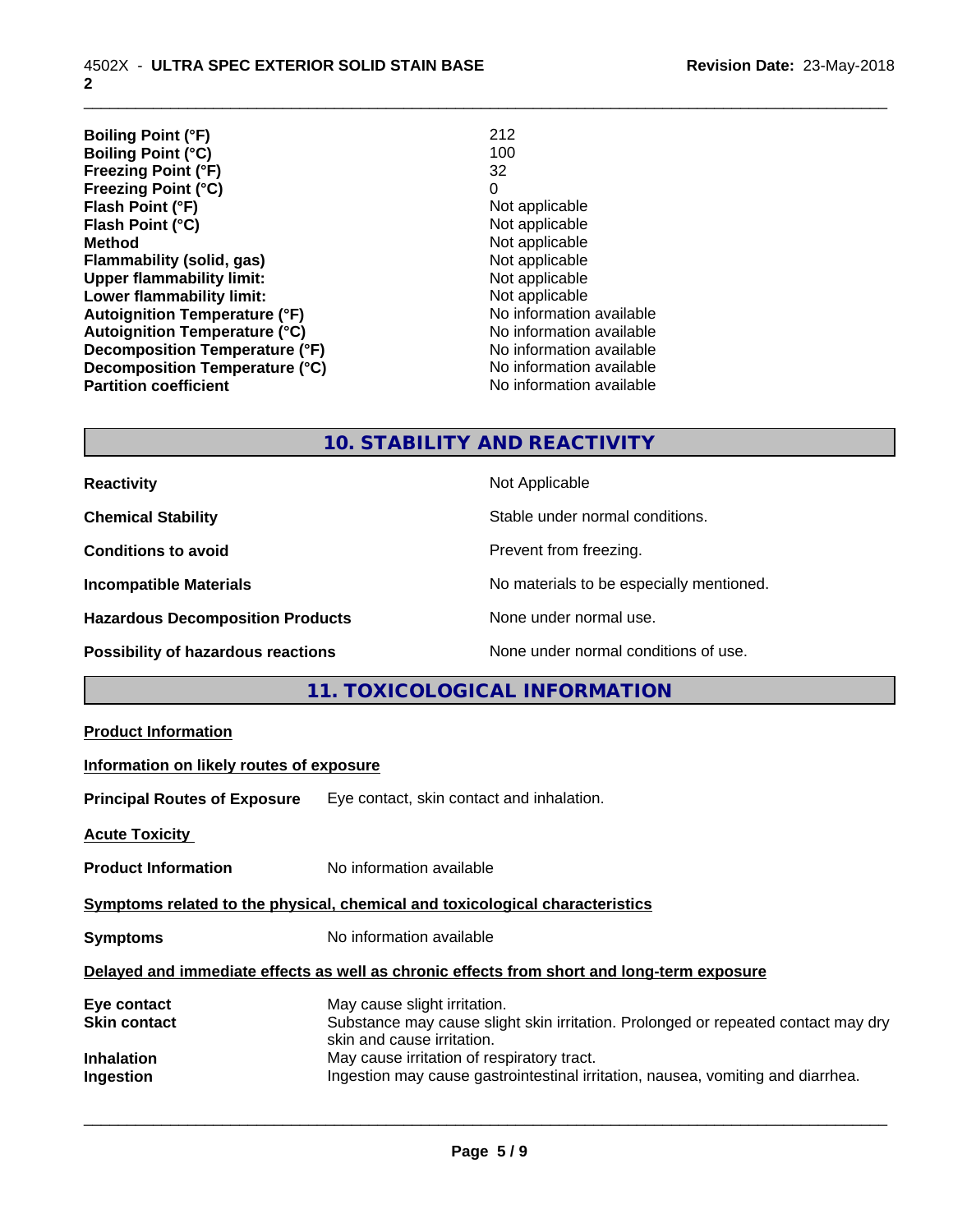| <b>Sensitization</b>            | No information available                                                   |
|---------------------------------|----------------------------------------------------------------------------|
| <b>Neurological Effects</b>     | No information available.                                                  |
| <b>Mutagenic Effects</b>        | No information available.                                                  |
| <b>Reproductive Effects</b>     | No information available.                                                  |
| <b>Developmental Effects</b>    | No information available.                                                  |
| <b>Target organ effects</b>     | No information available.                                                  |
| <b>STOT - single exposure</b>   | No information available.                                                  |
| <b>STOT - repeated exposure</b> | Causes damage to organs through prolonged or repeated exposure if inhaled. |
| Other adverse effects           | No information available.                                                  |
| <b>Aspiration Hazard</b>        | No information available                                                   |

#### **Numerical measures of toxicity**

#### **The following values are calculated based on chapter 3.1 of the GHS document**

**ATEmix (oral)** 14293 mg/kg

#### **Component Information**

Titanium dioxide LD50 Oral: > 10000 mg/kg (Rat) Silica, crystalline LD50 Oral: 500 mg/kg (Rat) Zinc oxide LD50 Oral: 5000 mg/kg (Rat) LC50 Inhalation (Dust):  $> 5700$  mg/m<sup>3</sup> (Rat, 4 hr.)

#### **Carcinogenicity**

*The information below indicateswhether each agency has listed any ingredient as a carcinogen:.*

| <b>Chemical name</b> | <b>IARC</b>          | <b>NTP</b>  | <b>OSHA</b> |
|----------------------|----------------------|-------------|-------------|
|                      | 2B - Possible Human  |             | Listed      |
| Titanium dioxide     | Carcinoɑen           |             |             |
|                      | . - Human Carcinogen | Known Human | ∟isted      |
| Silica, crystalline  |                      | Carcinogen  |             |

• Crystalline Silica has been determined to be carcinogenic to humans by IARC (1) when in respirable form. Risk of cancer depends on duration and level of inhalation exposure to spray mist or dust from sanding the dried paint.

• Although IARC has classified titanium dioxide as possibly carcinogenic to humans (2B), their summary concludes: "No significant exposure to titanium dioxide is thought to occur during the use of products in which titanium dioxide is bound to other materials, such as paint."

#### **Legend**

IARC - International Agency for Research on Cancer NTP - National Toxicity Program OSHA - Occupational Safety & Health Administration

**12. ECOLOGICAL INFORMATION**

#### **Ecotoxicity Effects**

The environmental impact of this product has not been fully investigated.

#### **Product Information**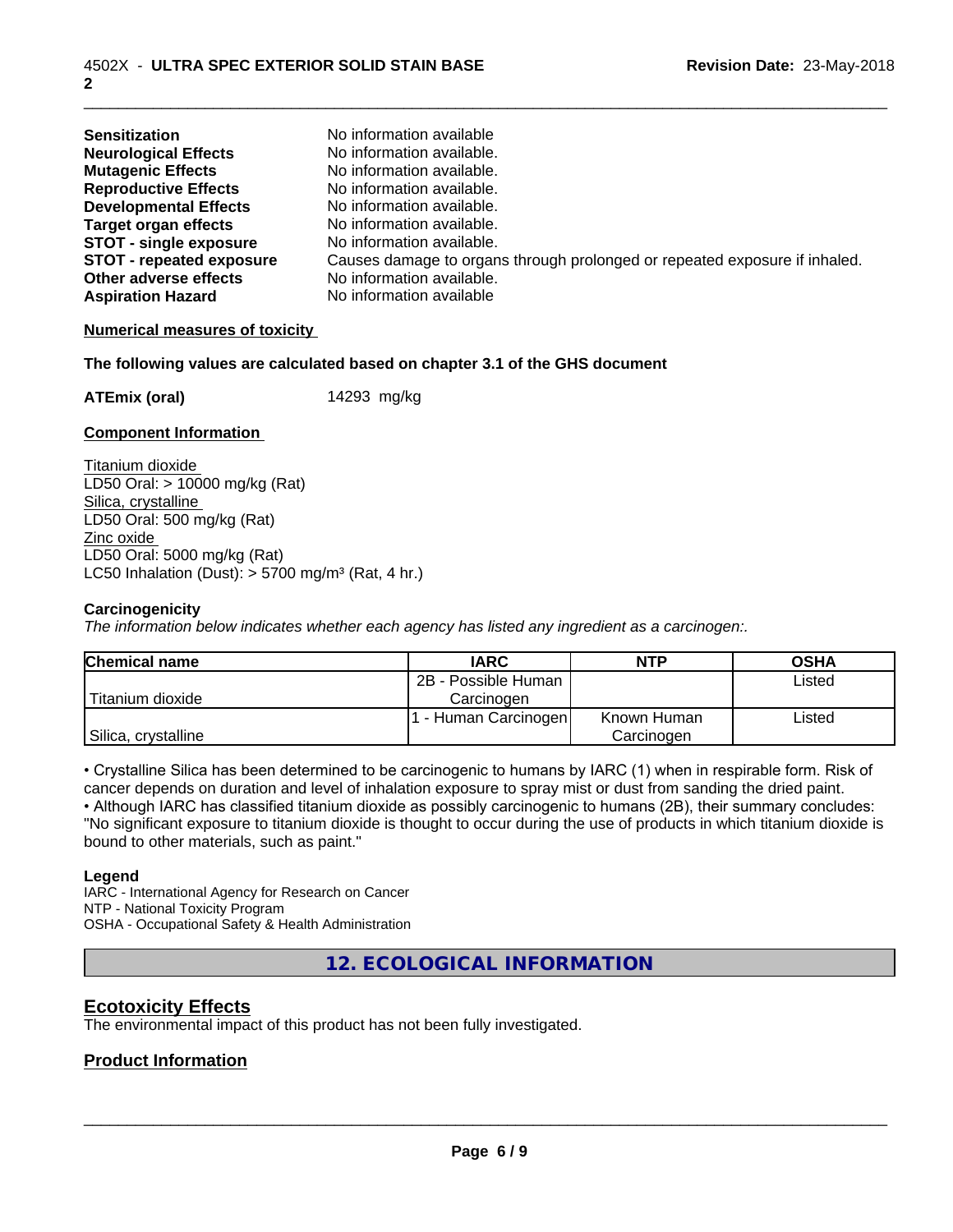# **Acute Toxicity to Fish**

No information available

#### **Acute Toxicity to Aquatic Invertebrates**

No information available

#### **Acute Toxicity to Aquatic Plants** No information available

# **Persistence / Degradability**

No information available.

#### **Bioaccumulation**

No information available.

### **Mobility in Environmental Media**

No information available.

#### **Ozone**

No information available

#### **Component Information**

#### **Acute Toxicity to Fish**

Titanium dioxide  $LC50:$  > 1000 mg/L (Fathead Minnow - 96 hr.)

#### **Acute Toxicity to Aquatic Invertebrates**

No information available

#### **Acute Toxicity to Aquatic Plants**

No information available

|                              | 13. DISPOSAL CONSIDERATIONS                                                                                                                                                                                               |
|------------------------------|---------------------------------------------------------------------------------------------------------------------------------------------------------------------------------------------------------------------------|
| <b>Waste Disposal Method</b> | Dispose of in accordance with federal, state, and local regulations. Local<br>requirements may vary, consult your sanitation department or state-designated<br>environmental protection agency for more disposal options. |
|                              | 14. TRANSPORT INFORMATION                                                                                                                                                                                                 |
| <b>DOT</b>                   | Not regulated                                                                                                                                                                                                             |
| <b>ICAO/IATA</b>             | Not regulated                                                                                                                                                                                                             |
| <b>IMDG/IMO</b>              | Not regulated                                                                                                                                                                                                             |
|                              | <b>15. REGULATORY INFORMATION</b>                                                                                                                                                                                         |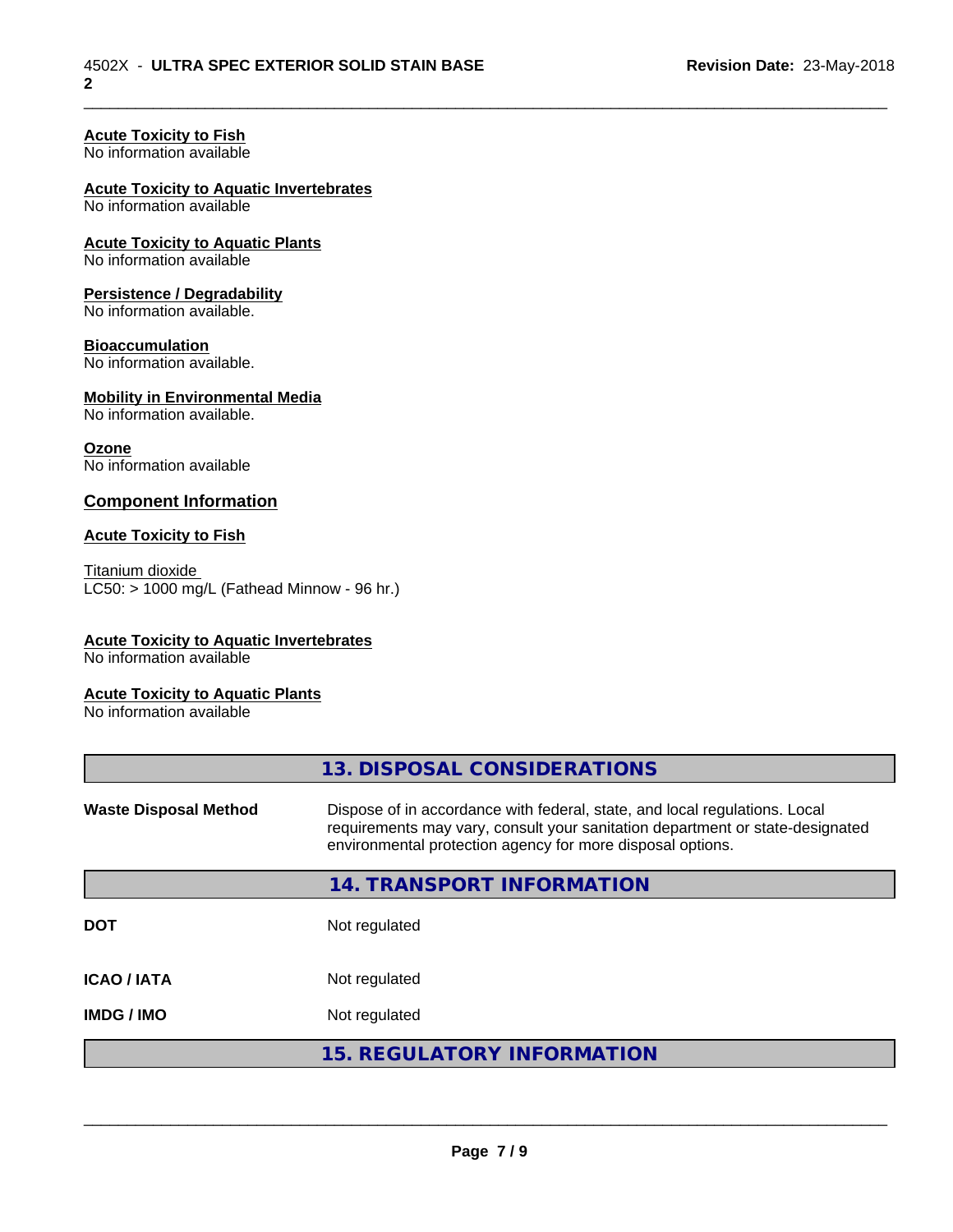#### **International Inventories**

| <b>TSCA: United States</b> | Yes - All components are listed or exempt. |
|----------------------------|--------------------------------------------|
| <b>DSL: Canada</b>         | Yes - All components are listed or exempt. |

#### **Federal Regulations**

| SARA 311/312 hazardous categorization |      |  |
|---------------------------------------|------|--|
| Acute health hazard                   | No   |  |
| Chronic Hoolth Hozard                 | Voc. |  |

| Chronic Health Hazard             | Yes |  |
|-----------------------------------|-----|--|
| Fire hazard                       | Nο  |  |
| Sudden release of pressure hazard | Nο  |  |
| Reactive Hazard                   | Nο  |  |

#### **SARA 313**

Section 313 of Title III of the Superfund Amendments and Reauthorization Act of 1986 (SARA). This product contains a chemical or chemicals which are subject to the reporting requirements of the Act and Title 40 of the Code of Federal Regulations, Part 372:

| <b>Chemical name</b> | CAS No.    | Weight-% | <b>CERCLA/SARA 313</b><br>(de minimis concentration) |
|----------------------|------------|----------|------------------------------------------------------|
| Feldspar             | 68476-25-5 | 20       |                                                      |
| Zinc oxide           | 1314-13-2  |          |                                                      |

\_\_\_\_\_\_\_\_\_\_\_\_\_\_\_\_\_\_\_\_\_\_\_\_\_\_\_\_\_\_\_\_\_\_\_\_\_\_\_\_\_\_\_\_\_\_\_\_\_\_\_\_\_\_\_\_\_\_\_\_\_\_\_\_\_\_\_\_\_\_\_\_\_\_\_\_\_\_\_\_\_\_\_\_\_\_\_\_\_\_\_\_\_

# **Clean Air Act,Section 112 Hazardous Air Pollutants (HAPs) (see 40 CFR 61)**

This product contains the following HAPs:

*None*

# **US State Regulations**

#### **California Proposition 65**

**A** WARNING: Cancer and Reproductive Harm– www.P65warnings.ca.gov

#### **State Right-to-Know**

| <b>Chemical name</b> | <b>Massachusetts</b> | <b>New Jersey</b> | Pennsylvania |
|----------------------|----------------------|-------------------|--------------|
| Feldspar             |                      |                   |              |
| Titanium dioxide     |                      |                   |              |
| Silica, crystalline  |                      |                   |              |
| Zinc oxide           |                      |                   |              |

**Legend**

X - Listed

# **16. OTHER INFORMATION**